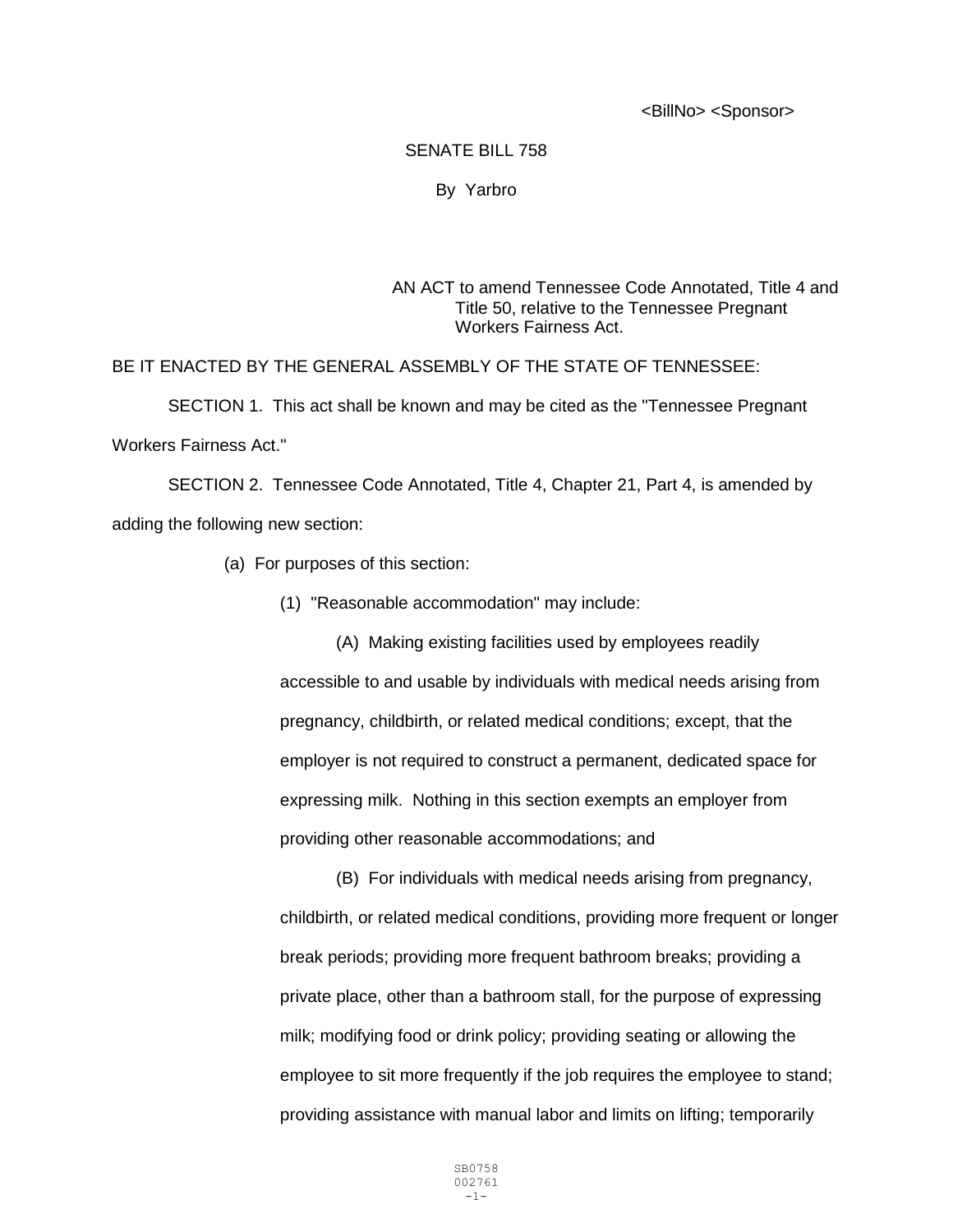transferring the employee to a less strenuous or hazardous vacant position, if qualified; providing job restructuring or light duty, if available; acquiring or modifying equipment or devices necessary for performing essential job functions; and modifying work schedules; and

(2) "Undue hardship" means an action requiring significant difficulty or expense.

(b) For purposes of this section, an employer is not required to do the following unless the employer does or would do so for other employees or classes of employees that need a reasonable accommodation:

(1) Hire new employees that the employer would not have otherwise hired;

(2) Discharge an employee, transfer another employee with more seniority, or promote another employee who is not qualified to perform the new job;

(3) Create a new position, including a light duty position for the employee, unless a light duty position would be provided for another equivalent employee; or

(4) Compensate an employee for more frequent or longer break periods, unless the employee uses a break period that would otherwise be compensated. (c) It is a discriminatory practice based on sex for an employer to:

(1) Fail or refuse to make reasonable accommodations for medical needs arising from pregnancy, childbirth, or related medical conditions of an applicant for employment or an employee, unless the employer can demonstrate that the accommodation would impose an undue hardship on the operation of the business of the employer;

(2) Require an employee to take leave under any leave law or policy of the employer if another reasonable accommodation can be provided to the